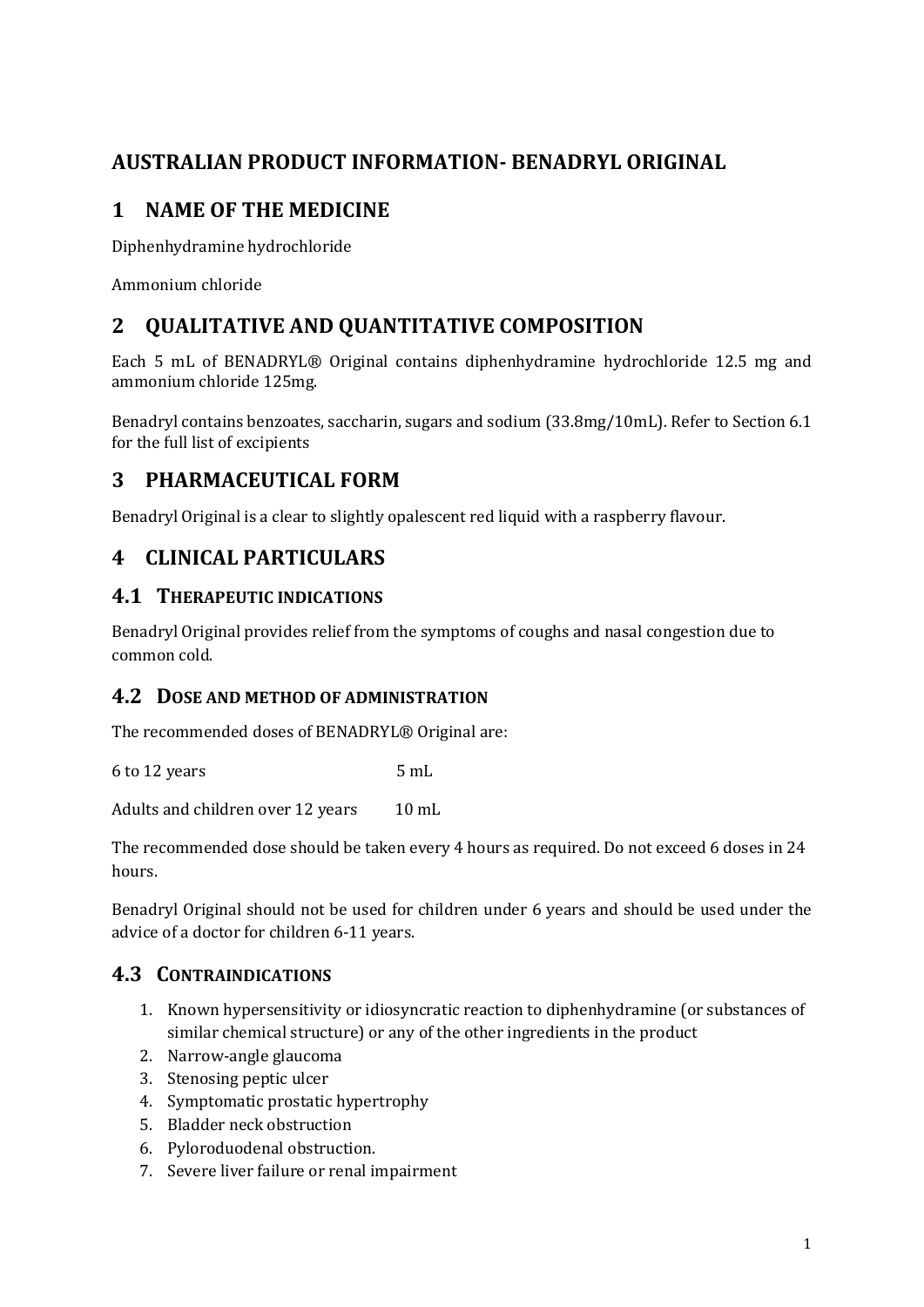- 8. Children under the age of 6 years (see Use in children)
- 9. Patients taking monoamine oxidase inhibitors (MAOIs) (see Interactions with other medicines)

### **4.4 SPECIAL WARNINGS AND PRECAUTIONS FOR USE**

Patients with the following conditions should be advised to consult a physician before using Benadryl Original:

- breathing problems such as emphysema or chronic bronchitis
- persistent or chronic cough such as with smoking, asthma or emphysema
- cough accompanied by excessive secretions (mucus)
- glaucoma
- Prostate hyperplasia with urinary retention

Patients should not use with any other products containing diphenhydramine, even ones used on skin. If symptoms persist, worsen, or if new symptoms appear, stop use and consult a physician.

#### **Concomitant treatment**

Precaution is recommended if other sedating antihistamines are taken concomitantly.

#### **Mental Alertness**

Diphenhydramine may cause drowsiness and may increase the effects of alcohol. Drowsiness may continue the following day. Those affected should not drive or operate machinery. Alcohol should be avoided (see Interactions with other medicines).

Diphenhydramine may enhance the sedative effects of central nervous system depressants including sedatives and tranquilizers. Consult a healthcare professional prior to taking with central nervous system depressants.

#### **Hepatic impairment**

Benadryl Original should be used with caution in patients with hepatic impairment.

#### **Epilepsy**

Benadryl Original should be used with caution in patients with epilepsy impairment.

#### **Renal impairment**

Benadryl Original should be used with caution in patients with renal impairment

#### **Use in the elderly**

No data available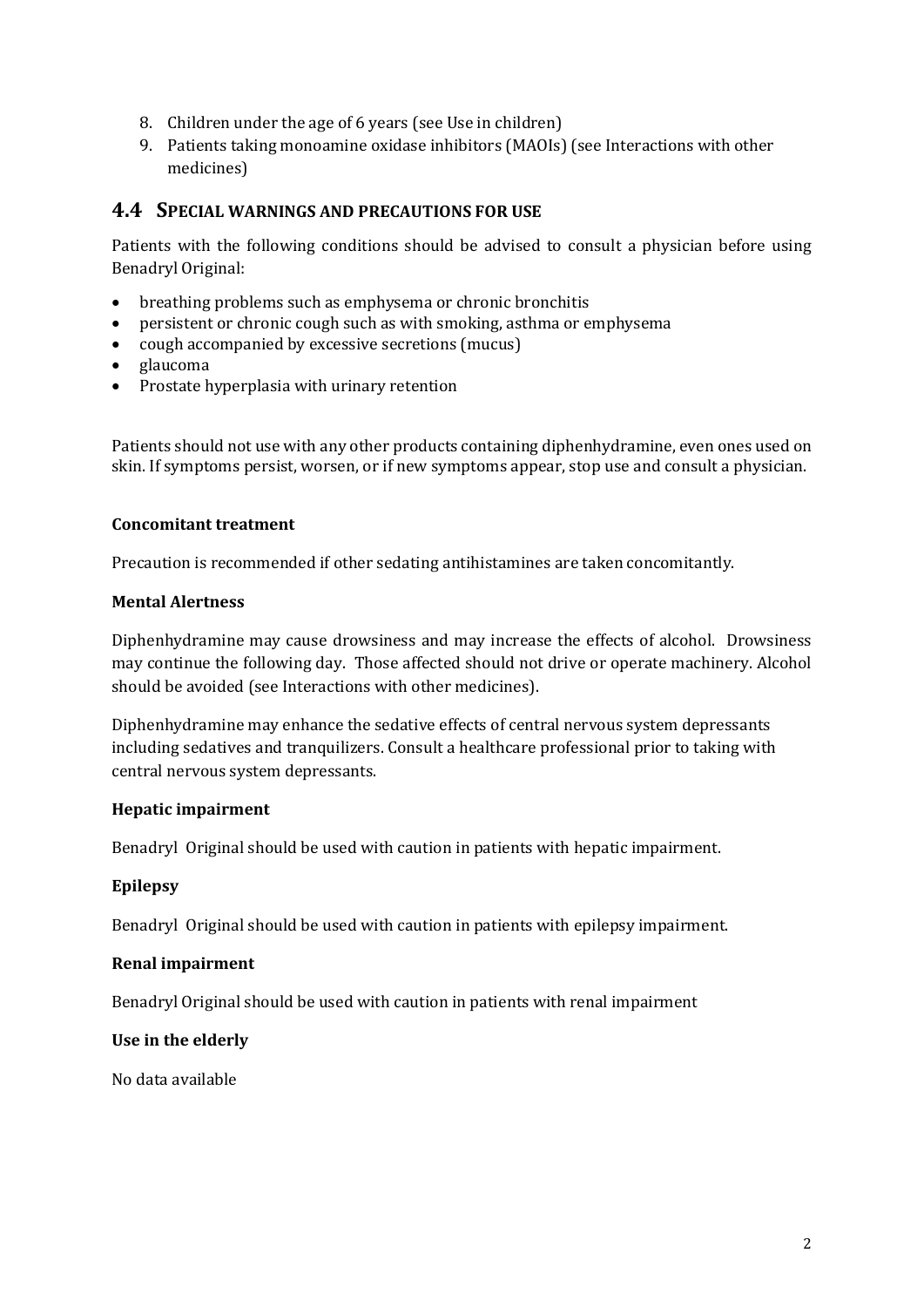### **Paediatric use**

Diphenhydramine may cause excitability, especially in children. Benadryl Original should not be used for children under 6 years of age and should be used under the advice of a doctor for children 6-11 years.

### **Effects on laboratory tests**

No data available

### **4.5 INTERACTIONS WITH OTHER MEDICINES AND OTHER FORMS OF INTERACTIONS**

Diphenhydramine possesses anticholinergic activity which may be potentiated by other drugs with strong anticholinergic effects such as MAOIs and tricyclic antidepressants (TCAs), resulting in increased anticholinergic adverse effects.

Diphenhydramine may enhance the sedative effects of central nervous system depressants including alcohol, barbiturates, hypnotics, opioid analgesics, anxiolytic sedatives and antipsychotics.

Diphenhydramine may potentiate the effects of certain Beta Blockers such as metoprolol due to inhibition of CYP2D6 mediated metabolism.

## **4.6 FERTILITY, PREGNANCY AND LACTATION**

### **Use in pregnancy – Pregnancy Category A**

Diphenhydramine and ammonium chloride are both Pregnancy Category A. There are no adequate and well-controlled studies for the combination of ammonium chloride and diphenhydramine (with or without menthol and sodium citrate) in pregnant or breast-feeding women. This product should not be used during pregnancy unless the potential benefit of treatment to the mother outweighs the possible risks to the developing fetus. A physician should be consulted before use if pregnant..

### **Use in lactation**

Diphenhydramine is excreted in breast milk. Therefore, BENADRYL® Original is not recommended for breastfeeding mothers unless the potential benefits to the patient are weighed against the possible risk to the infant. A physician should be consulted before breastfeeding.

### **Effects on fertility**

No data available

### **4.7 EFFECTS ON ABILITY TO DRIVE AND USE MACHINES**

Due to diphenhydramine's potential for sedation, caution should be used when driving a motor vehicle or operating machinery.

# **4.8 ADVERSE EFFECTS (UNDESIRABLE EFFECTS)**

The following rare side effects have been associated with diphenhydramine hydrochloride use: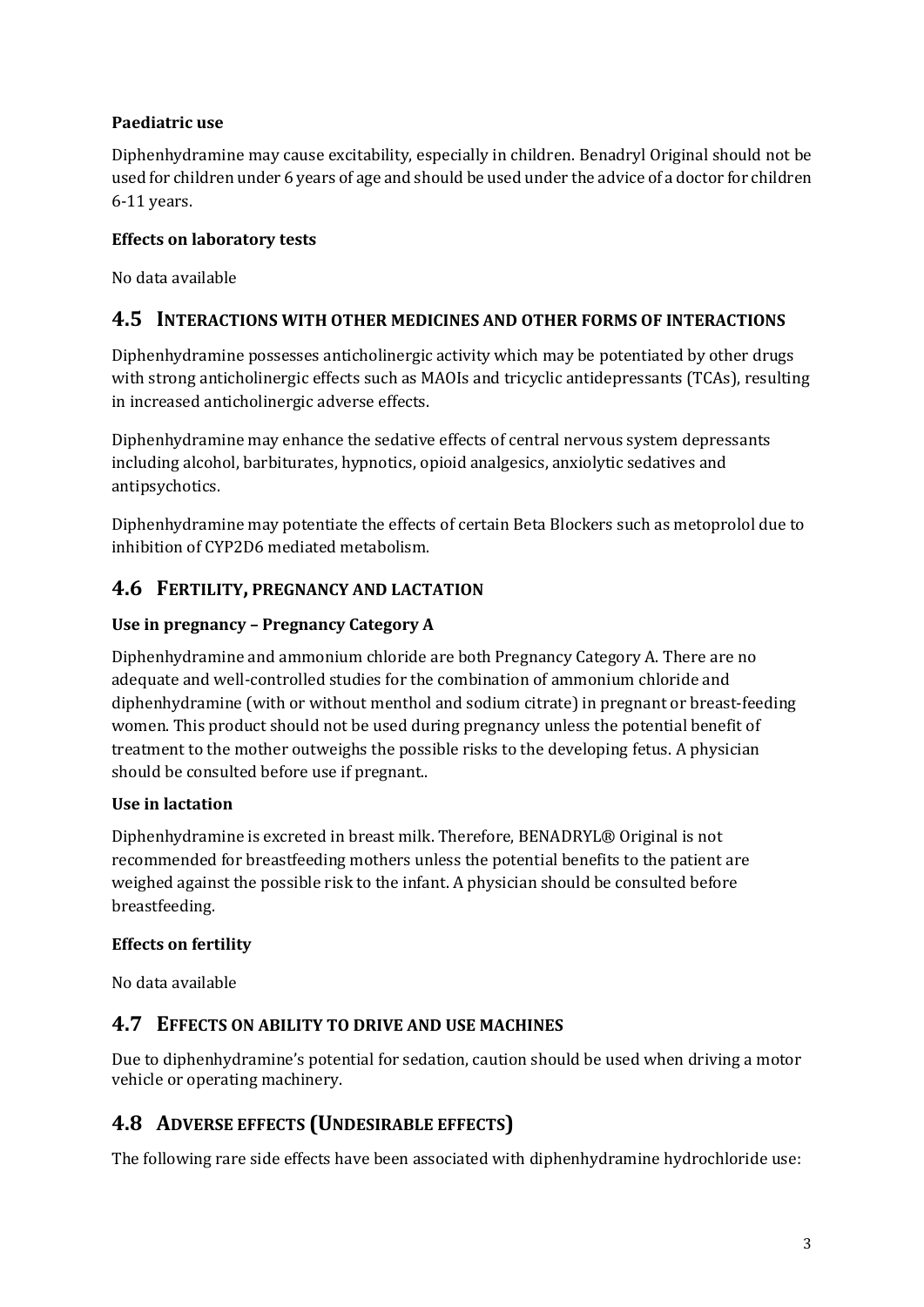Body as a Whole: headache, photosensitivity, asthenia

Cardiovascular system: hypotension, palpitations, tachycardia

Digestive System: constipation, diarrhoea, dry mouth, dry throat, dyspepsia, nausea, vomiting.

Nervous system: agitation/ excitation, anxiety, confusion, convulsions, disturbed coordination, dizziness, hallucinations, insomnia, irritability, nervousness, paresthesia, somnolence/ sedation, tremor. Impaired performance (impaired driving performance, poor work performance, uncoordination, reduced motor skills and impaired information processing), appetite stimulation, muscle dyskinesias and activation of epileptogenic foci.

Respiratory System: dryness of nose, thickening of bronchial secretions, tightness of chest or throat, wheezing

Skin: pruritis, rash, urticaria

Special Senses: dryness of the eyes, blurred vision, tinnitus

Urogenital system: urinary hesitancy and retention.

Somnolence was the most frequently reported adverse effect.

Nausea and vomiting have been reported with high doses of ammonium chloride.

#### **Post Marketing Data**

Adverse drug reactions (ADRs) identified during post-marketing experience with the combination of ammonium chloride and diphenhydramine (with or without menthol and sodium citrate) are included in Table 2 and Table 3. The frequencies are provided according to the following convention:

| Very common     | $\geq 1/10$                                   |
|-----------------|-----------------------------------------------|
| Common          | ≥1/100 and < 1/10                             |
| <b>Uncommon</b> | $≥1/1,000$ and <1/100                         |
| Rare            | $\geq$ 1/10,000 and <1/1,000                  |
| Very rare       | <1/10,000                                     |
| Not known       | (cannot be estimated from the available data) |

**Adverse Drug Reactions Identified during Post Marketing Experience with Ammonium Chloride and Diphenhydramine Hydrochloride with or without Menthol, Sodium Citrate Frequency Category Estimated from Spontaneous Reporting Rates**

| <b>SOC</b>                     |                                     |
|--------------------------------|-------------------------------------|
| <b>Frequency Category</b>      | <b>Adverse Event Preferred Term</b> |
| <b>Immune System Disorders</b> |                                     |
| Very rare                      | Angioedema                          |
| Very rare                      | Hypersensitivity                    |
| <b>Psychiatric Disorders</b>   |                                     |
| Very rare                      | Confusional state                   |
| Very rare                      | Hallucination                       |
| Very rare                      | Irritability                        |
| Very rare                      | Nervousness                         |
|                                |                                     |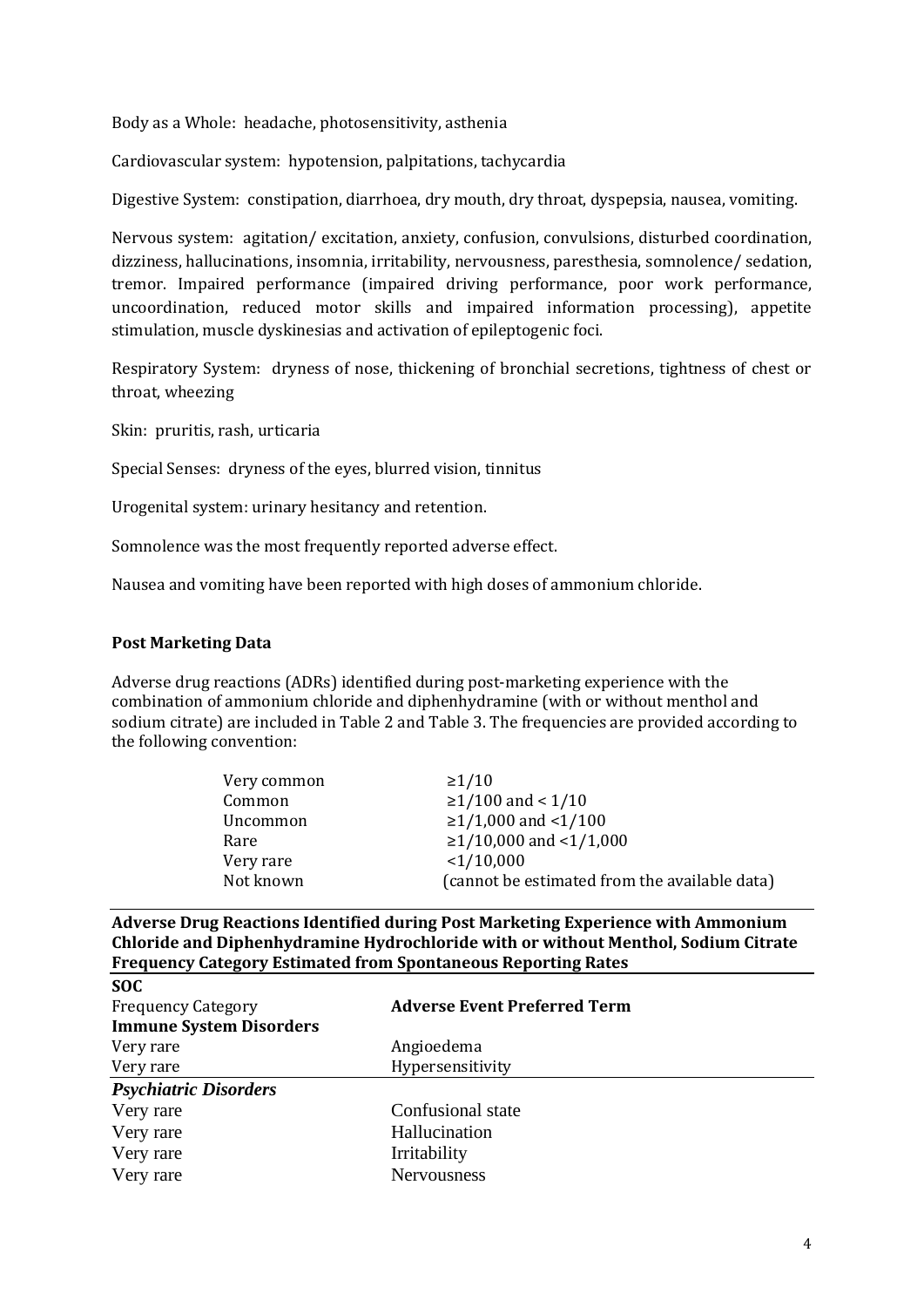| <b>Nervous System Disorders</b>                                          |                                                                                                                               |  |
|--------------------------------------------------------------------------|-------------------------------------------------------------------------------------------------------------------------------|--|
| Very rare                                                                | Agitation, coordination abnormal, convulstion,<br>dizziness headache, insomnia, paraesthesia, sedation,<br>somnolence, tremor |  |
| <b>Eye Disorders</b>                                                     |                                                                                                                               |  |
| Very rare                                                                | Vision blurred                                                                                                                |  |
| <b>Ear and labyrinth Disorders</b>                                       |                                                                                                                               |  |
| Very rare                                                                | <b>Tinnitus</b>                                                                                                               |  |
| <b>Cardiac Disorders</b>                                                 |                                                                                                                               |  |
| Very rare                                                                | Palpitations, tachycardia                                                                                                     |  |
| <b>Vascular Disorders</b>                                                |                                                                                                                               |  |
| Very rare                                                                | Hypotension                                                                                                                   |  |
| <b>Respiratory, Thoracic and Mediastinal Disorders</b>                   |                                                                                                                               |  |
| Very rare                                                                | Chest discomfort, dry throat, nasal dryness                                                                                   |  |
| <b>Gastrointestinal Disorders</b>                                        |                                                                                                                               |  |
| Very rare                                                                | Abdominal pain, application site reaction, constipation,<br>diarrhoea, dry mouth, dyspepsia, nausea, vomiting                 |  |
| <b>Skin and Subcutaneous Tissue Disorders</b>                            |                                                                                                                               |  |
| Very rare                                                                | Pruritus, rash, urticaria                                                                                                     |  |
| <b>Renal and Urinary Disorders</b>                                       |                                                                                                                               |  |
| Very rare                                                                | Urinary retention                                                                                                             |  |
| <b>General Disorders and Administrative Site Conditions</b><br>Very rare | Asthenia                                                                                                                      |  |

### **Reporting suspected adverse effects**

Reporting suspected adverse reactions after registration of the medicinal product is important. It allows continued monitoring of the benefit-risk balance of the medicinal product. Healthcare professionals are asked to report any suspected adverse reactions at: [https://www.tga.gov.au/reporting-problems.](https://www.tga.gov.au/reporting-problems)

## **4.9 OVERDOSE**

For information on the management of overdose, contact the Poisons Information Centre on 131126 (Australia).

Keep out of reach of children. In the event of an overdose, seek medical attention immediately.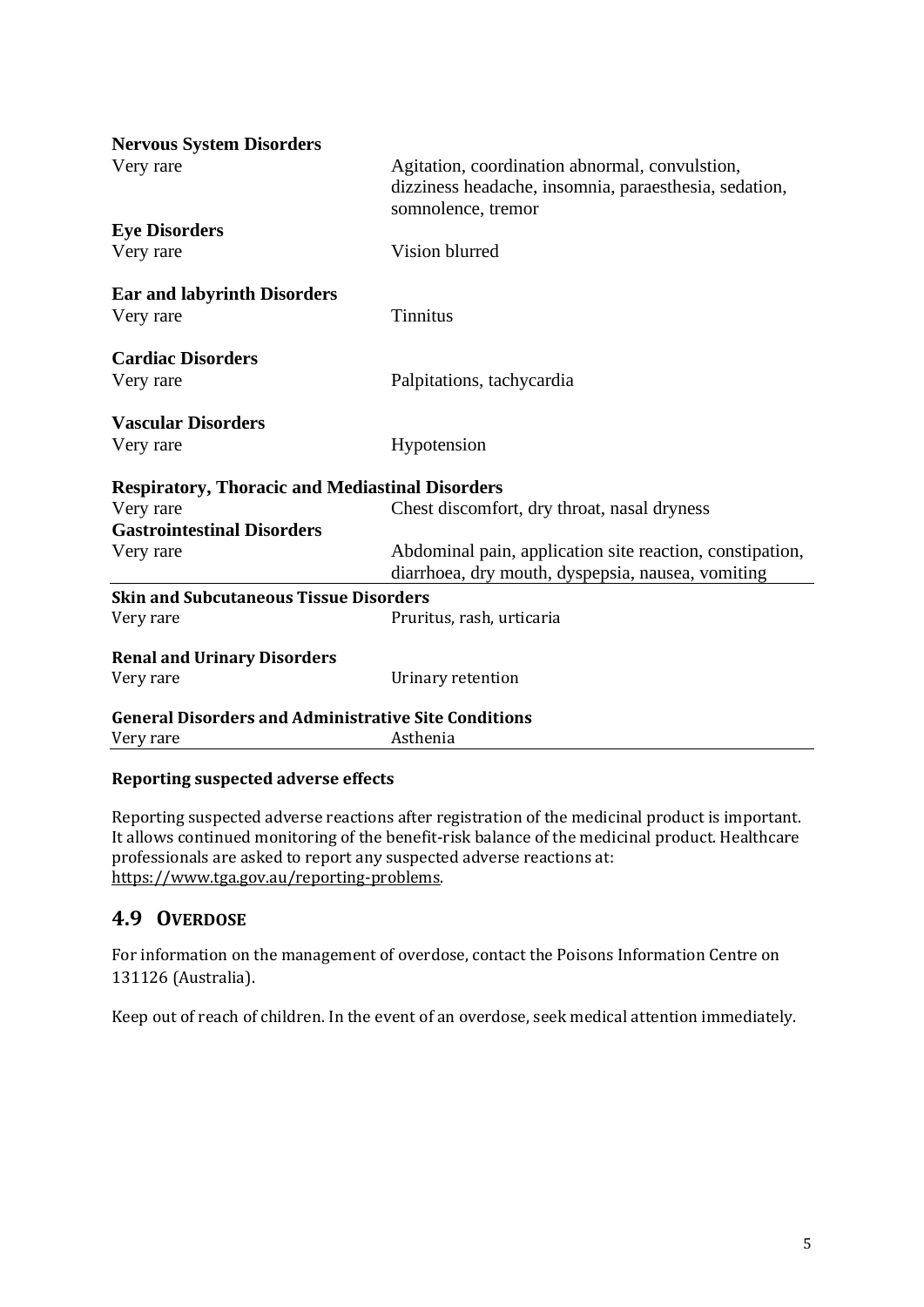# **5.0 PHARMOCOLOGICAL PROPERTIES**

## **5.1 PHARMACODYNAMIC PROPERTIES**

### **Mechanism of action**

As an antihistamine, diphenhydramine hydrochloride antagonizes endogenous histamine by competitively and reversibly blocking the histamine H1 receptor.

As an antitussive, diphenhydramine hydrochloride selectively suppresses the central cough mechanism, thus raising the threshold for afferent (incoming) cough pulses.

Ammonium chloride is an expectorant that has an irritant effect on mucous membranes.

### **Clinical trials**

No data available.

### **5.2 PHARMACOKINETIC PROPERTIES**

#### **Absorption**

Diphenhydramine hydrochloride is well absorbed from the gastro-intestinal tract, although high first-pass metabolism appears to affect systemic bioavailability. Following a single 50 mg oral dose, peak plasma concentrations of  $66 \pm 22$  ng/mL were achieved in 2.3  $\pm$  0.64 hours. Bioavailability of the oral form is reported to be  $72 \pm 26\%$ .

Ammonium chloride is absorbed from the gastrointestinal tract. The ammonium ion is converted into urea in the liver or is attached to the amide nitrogen of glutamine for transport in the blood.

### **Distribution**

Diphenhydramine hydrochloride is widely distributed throughout the body, including the central nervous system (CNS). It crosses the placenta and has been detected in breast milk. Diphenhydramine is highly bound to plasma proteins and total protein binding is reported to be 78  $\pm$  3%. Volume of distribution is 4.5  $\pm$  2.8 L/kg.

#### **Metabolism**

Metabolism is extensive with approximately 50% of diphenhydramine hydrochloride metabolized in the liver to the inactive metabolite diphenylmethane, which suggests a large first-pass effect.

### **Excretion**

Little, if any, diphenhydramine hydrochloride is excreted unchanged in the urine. The elimination half-life of diphenhydramine hydrochloride is  $8.5 \pm 3.2$  hours and may be prolonged with age. Total body clearance is  $6.2 \pm 1.7 \text{ mL/min-1/kg-1}$  and may be decreased with age.

### **5.3 PRECLINICAL SAFETY DATA**

### **Genotoxicity**

No data available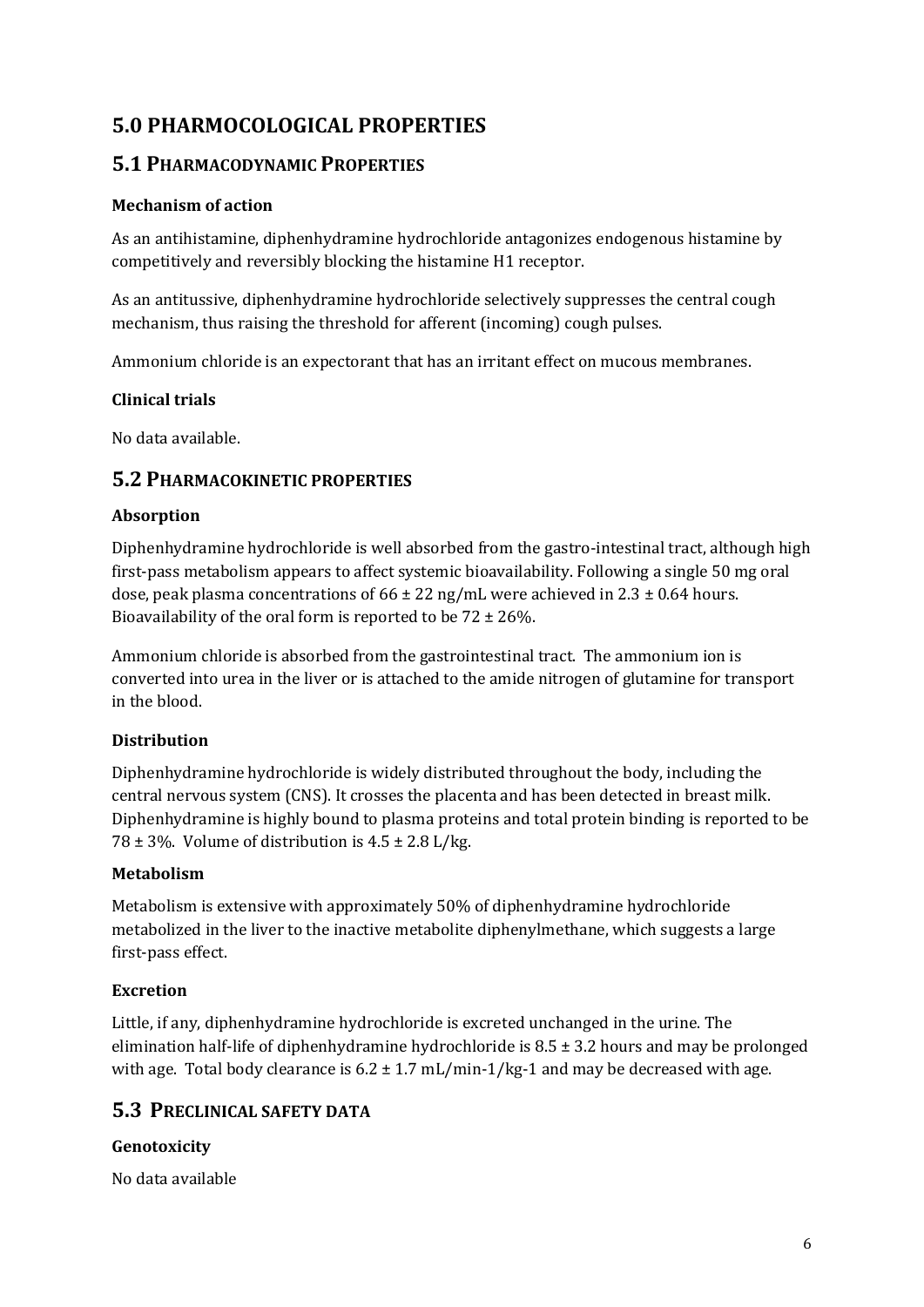### **Carcinogenicity**

No data available

# **6 PHARMACEUTICAL PARTICULARS**

## **6.1 LIST OF EXCIPIENTS**

Benadryl Original contains sucrose, glucose-liquid, glycerol, sodium citrate, raspberry flavour, citric acid monohydrate, saccharin sodium, menthol, Allura Red FC, Brilliant Blue FCF, sodium benzoate.

## **6.2 INCOMPATIBILITIES**

Incompatibilities were either not assessed or not identified as part of the registration of this medicine. Refer to section 4.5: Interactions with other medicines and other forms of interactions.

## **6.3 SHELF LIFE**

In Australia, information on the shelf life can be found on the public summary of the Australian Register of Therapeutic Goods (ARTG). The expiry date can be found on the packaging.

### **6.4 SPECIAL PRECAUTIONS FOR STORAGE**

Store below 30°C

### **6.5NATURE AND CONTENTS OF CONTAINER**

Benadryl Original is available in a glass bottle containing200 mL.

### **6.6 SPECIAL PRECAUTIONS FOR DISPOSAL**

In Australia, any unused medicine or waste material should be disposed of by taking to your local pharmacy.

# **6.7 Physicochemical properties**

**Chemical structure**



**Chemical Name:** 2-(diphenylmethoxy)-N,N-dimethylethanamine hydrochloride.

### **CAS number**

Diphenhydramine hydrochloride: 58-73-1